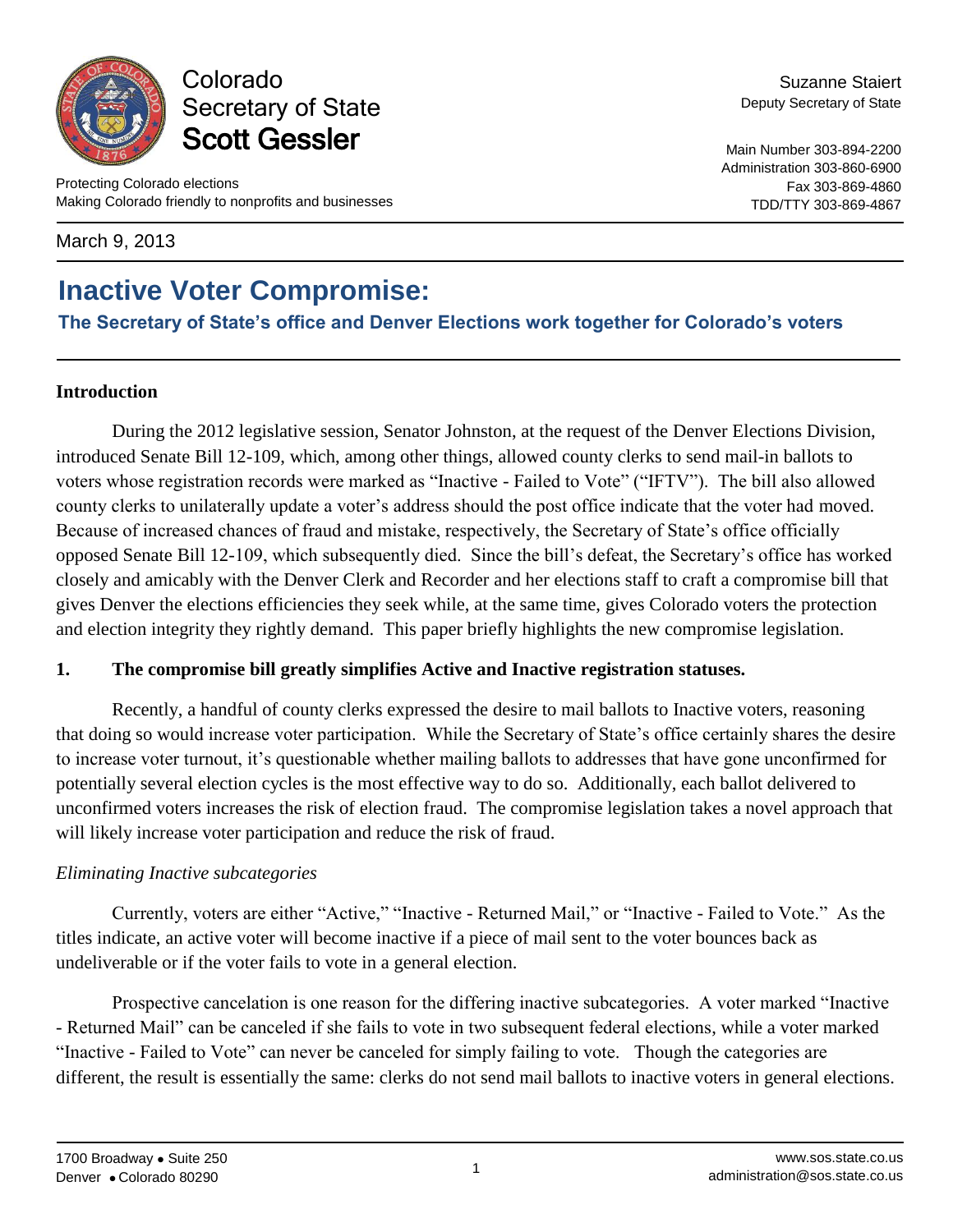# **Inactive Voter Compromise:**

### **The Secretary of State's office and Denver Elections work together for Colorado's voters**

The draft legislation eliminates the Inactive subcategories of "Returned Mail" and "Failed to Vote." This greatly simplifies both terminology and registration processes. If the legislation becomes law, registered voters will simply be Active or Inactive.

#### *Resetting all IFTV voters to Active status*

In addition to eliminating the Inactive subcategories, the compromise legislation contains a one-time reset of all IFTV voters to Active, which essentially provides a clean slate for clerks to implement the new Active and Inactive procedures. Voters who are currently registered as Inactive - Returned Mail will be marked simply as Inactive.

#### *Changing a voter's status from Active to Inactive*

Under the compromise legislation, a voter will never again become Inactive for simply failing to vote. That is, if a voter fails to vote in an election, that voter will remain Active unless and until a piece of mail (ballot, confirmation card, etc.) is returned to the county clerk as "undeliverable." Clerks send several mailings over the course of an election cycle. If no mail is ever returned by the postal service as undeliverable, the voter will remain Active and will continue to receive a ballot and other mailings from the clerk.

If a voter fails to vote in a presidential election, the clerk will mail a confirmation card to the voter. If the voter returns the card and confirms his or her information, or if the voter chooses to not return the confirmation card, the clerk will take no further action and the voter will remain Active. Again, a clerk will only change the voter's status to Inactive if the confirmation card is returned as undeliverable.

#### *Changing a voter's status from Inactive to Active*

Aside from the one-time reset of IFTV voters to Active, a clerk would change a voter's status from Inactive to Active if:

- The voter updates his or her registration information
- The voter votes in any election conducted or coordinated by the clerk
- The voter applies for a mail-in ballot for an election conducted by the clerk, regardless of whether the voter returns the ballot
- The voter completes, signs, and returns a voter information card or confirmation card

#### *Canceling an Inactive voter*

Under the new bill, a clerk will only cancel an Inactive voter if each of the following occur over the course of two consecutive general elections:

- The voter fails to vote in any election conducted by the clerk
- The voter fails to respond to any change of address card, confirmation card, or voter information card
- The voter fails to update his or her registration information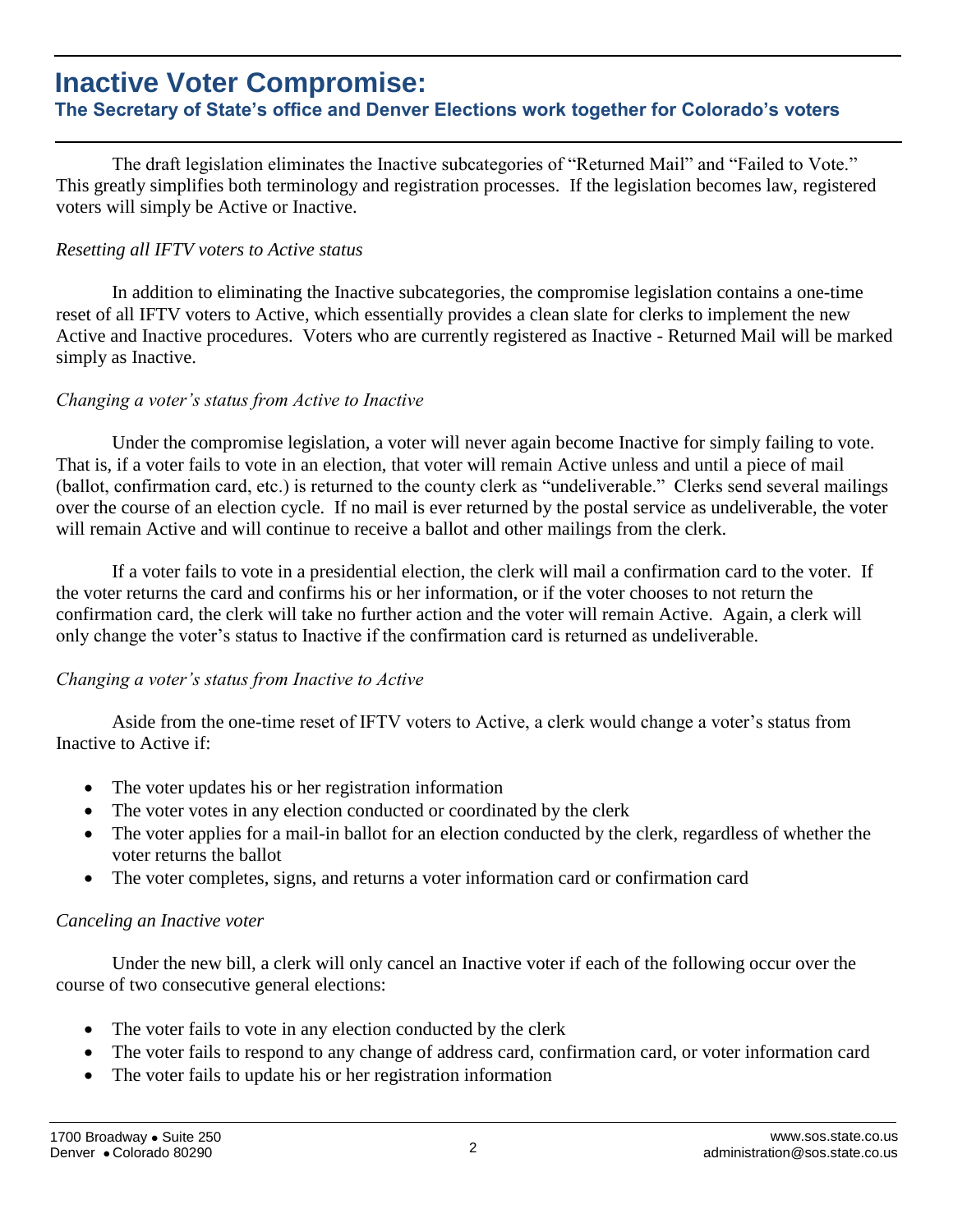# **Inactive Voter Compromise:**

**The Secretary of State's office and Denver Elections work together for Colorado's voters**

Note that the above conditions apply only to voters who are already Inactive; nothing in the compromise legislation allows a clerk to cancel a voter solely for failure to vote.

#### **2. The compromise legislation will improve registration roll accuracy through change of address searches.**

Conducting and following up on the results of monthly address change searches will make for much cleaner voter registration rolls. More accurate voter rolls significantly lessen the chances for vote fraud, which in turn allows for voters to remain Active if they don't participate in an election.

The new bill requires the Secretary of State's office to conduct a monthly search of several national address change databases for all registered voters. After the search, the secretary's office will forward the names of voters who may have moved to the appropriate county clerk, who will then take the following action:

| If the voter moved within the county                                                                                                                                                                                                                                                                                                                                                                                                                                                                                                                                                                |
|-----------------------------------------------------------------------------------------------------------------------------------------------------------------------------------------------------------------------------------------------------------------------------------------------------------------------------------------------------------------------------------------------------------------------------------------------------------------------------------------------------------------------------------------------------------------------------------------------------|
| • The clerk must automatically update the voter's registration record and send a confirmation card to the new<br>and old address                                                                                                                                                                                                                                                                                                                                                                                                                                                                    |
| • If the voter returns the confirmation card indicating that he or she has not moved, the clerk will change the<br>voter's record back to the previous address                                                                                                                                                                                                                                                                                                                                                                                                                                      |
| • Note: Automatic updates without voter confirmation are not permitted during the 60 days immediately<br>preceding an election                                                                                                                                                                                                                                                                                                                                                                                                                                                                      |
| If the voter moved to a different county                                                                                                                                                                                                                                                                                                                                                                                                                                                                                                                                                            |
| • The clerk must mark the voter's record as Inactive and send a confirmation card to the new and old address<br>• If the voter returns the confirmation card indicating that he or she has not moved, the clerk will change the<br>voter's record back to the previous address and mark the record Active<br>• If the voter returns the card and confirms the new address, the clerk must notify the clerk of the voter's new<br>county who, in turn, must update the voter's address and mark the voter's record Active<br>. If the voter does not return the card, he or she will remain Inactive |
| If the voter moved to a different state                                                                                                                                                                                                                                                                                                                                                                                                                                                                                                                                                             |
| • The clerk must mark the voter's record as Inactive and send a confirmation card to the new and old address<br>. If the voter returns the confirmation card indicating that he or she has not moved, the clerk will change the<br>voter's record back to the previous address and mark the record Active                                                                                                                                                                                                                                                                                           |
| • If the voter returns the card and confirms the new address, the clerk must cancel the voter's registration<br>• If the voter does not return the card, he or she will remain Inactive                                                                                                                                                                                                                                                                                                                                                                                                             |

### **3. The new bill contains innovative ways for county clerks to communicate with voters.**

When county clerks and other stakeholders discuss new elections initiatives, cutting costs and increasing efficiency are always at the forefront of the conversation. And the new compromise bill is no different; allowing clerks to use new ways to reach voters will save counties money and keep voters more informed.

#### *Email opt-in*

The email opt-in is the most innovative communication method in the compromise legislation. Under this program, a county clerk will send voter information cards and other election notices by email to voters who request the service. This program will eliminate substantial printing and mailing costs. If a clerk, after sending